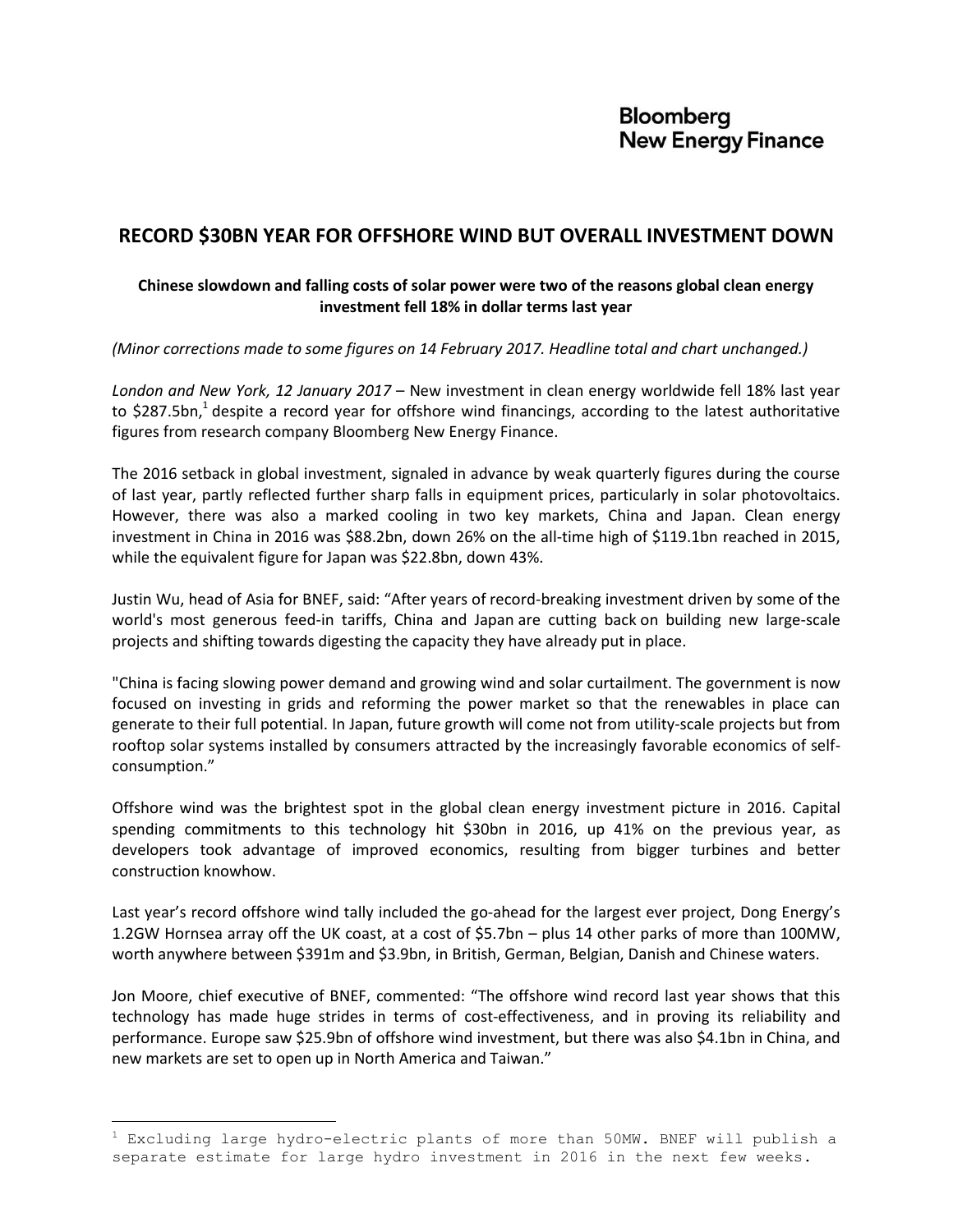Even though overall investment in clean energy was down in 2016, the total capacity installed was not. Estimates from BNEF's analysis teams are that a record 73GW of solar were added last year, up from 56GW in 2015, plus 56.5GW of wind, down from 63GW but the second-highest figure ever.

#### **Geographical split**

Clean energy investment in the US slipped 7% to \$58.8bn, as developers took time to progress wind and solar projects eligible for the tax credits that were extended by Congress in December 2015. Canada was down 46% at \$2.4bn.

Investment in the whole Asia-Pacific region including India and China fell 26% to \$134.5bn, some 47% of the world total. India was almost level with 2015, at \$9.7bn, with several giant solar photovoltaic plants going ahead.

Europe was up 3% at \$71.2bn, helped by offshore wind and also by the biggest onshore wind project ever financed – the 1GW, \$1.3bn Fosen complex in Norway. The UK led the European field for the third successive year, with investment of \$26bn, up 2%, while Germany was second at \$15.3bn, down 16%. France got \$3.6bn, down 5%, and Belgium \$3bn, up 179%, while Denmark was 102% higher at \$2.7bn, Sweden up 85% at \$2bn and Italy up 11% at \$2.3bn.

Among developing nations, many saw investment slip as projects that won capacity in renewable energy auctions during 2016 did not secure finance before the year-end. Investment in South Africa fell 76% to \$919m, while that in Chile dropped 80% to \$826m, Mexico fell 59% to \$1bn and Uruguay 74% to \$433m. Brazil edged down 4% to \$6.9bn.

One of the emerging markets to go the other way was Jordan, which broke the \$1bn barrier for the first time, its clean energy investment increasing 147% to \$1.2bn in 2016.

#### **2016 investment by category and sector**

The biggest category of investment in clean energy in 2016 was, as usual, asset finance of utility-scale renewable energy projects. This totalled \$187.1bn last year, down 21% on 2015. The biggest seven financings were all in offshore wind in Europe, but there were also large deals in Chinese offshore wind (the Hebei Laoting Putidao array, at 300MW and an estimated \$810m), in solar thermal (the 110MW, \$805m Ashalim II Negev plant in Israel), solar PV (the 580MW, 31 Dominion SBL Portfolio in the US, at an estimated \$702m), biomass (the 299MW, \$841m Tees project in the UK) and geothermal (the ENDE Laguna Colorada installation in Bolivia, at 100MW and \$612m).

Among other categories of investment, small-scale projects of less than 1MW – including rooftop PV – attracted 28% less investment than the previous year, the 2016 total finishing at \$39.8bn. Most of this year-on-year drop reflected falling costs of solar systems rather than a decline in interest from buyers.

Public markets investment in quoted clean energy companies was \$12.1bn in 2016, down 21%. Most cash was raised by Innogy, the renewable power offshoot of German utility RWE, which secured just over \$2.2bn of new money in an initial public offering, and BYD, the Chinese electric vehicle maker, which took just under \$2.2bn via a secondary share issue.

Venture capital and private equity investment in clean energy firms rose 19% to \$7.5bn, with the largest rounds coming from two Chinese electric vehicle businesses, Le Holdings and WM Motor Technology, raising \$1.1bn and \$1bn respectively. US solar developer Sunnova took the third most, at \$300m.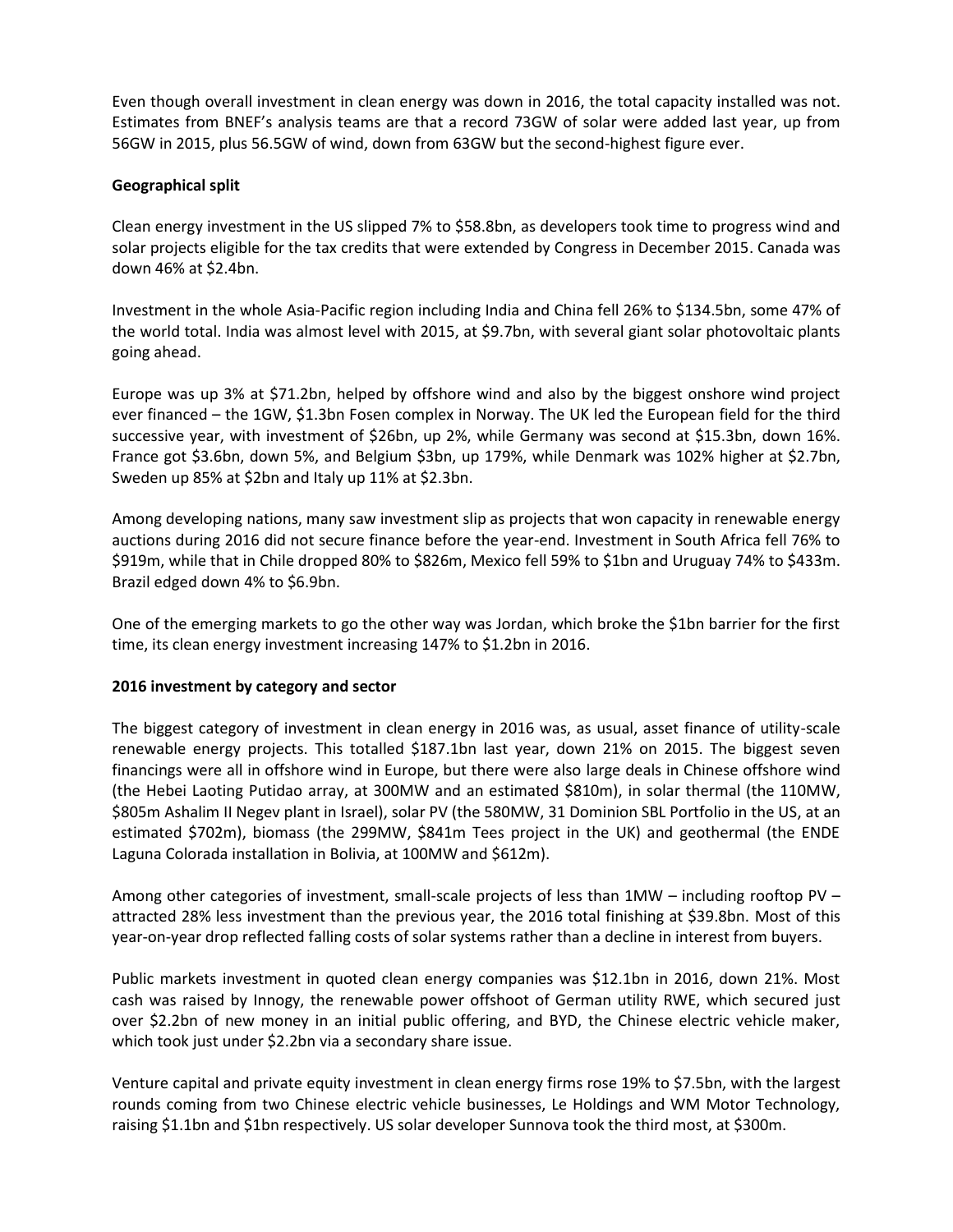Corporate research and development spending on clean energy fell 21% to \$13.4bn, while government R&D moved up 8% to \$14.4bn. Last but not least, asset finance of energy smart technologies surged 68% last year to \$16bn, helped by a jump in global smart meter spending, from 8.8bn in 2015, to \$14.4bn.

Taking all categories of investment into account, solar was the leading sector once again, at \$113.7bn, but this was 34% down on 2015 levels, due in large part to lower costs per MW. Wind saw \$112.5bn invested, down 9%, while energy smart technologies attracted \$41.6bn, up 29%, biomass was more or less level on 2015 at \$6.8bn, and biofuels secured just \$2.2bn, down 37%. Small hydro showed no change in investment at \$3.5bn, while low-carbon services attracted \$4.3bn, up 5%, geothermal \$2.7bn, up 17%, and marine energy \$194m, down 7%.

#### **Record acquisition activity**

Also measured by BNEF, but not included in the figures for new investment, is acquisition activity in clean energy. This totaled \$117.5bn in 2016, up from \$97bn in 2015 and the first time this has broken the \$100bn level. Behind the surge were a rise in renewable energy project acquisitions to \$72.7bn and, in particular, a 63% leap in corporate M&A to \$33bn. The top takeovers included Tesla's acquisition of SolarCity for \$4.9bn and Enel's buy-back of the minority holders in Enel Green Power for \$3.5bn.



#### **Global new investment in clean energy by category, 2004 to 2016, \$bn**

*Source: Bloomberg New Energy Finance. Note: In this chart, asset finance is adjusted for re-invested equity. AF (EST) stands for asset finance of energy smart technologies projects, including smart grid, smart meters and energy storage. VC/PE stands for venture capital and private equity.*

*The updated totals for clean energy investment in past years are: \$61.7bn in 2004, \$88bn in 2005, \$129.9bn in 2006, \$182.5bn in 2007, \$205.2bn in 2008, \$206.8bn in 2009, \$276.1bn in 2010, \$317.5bn in*